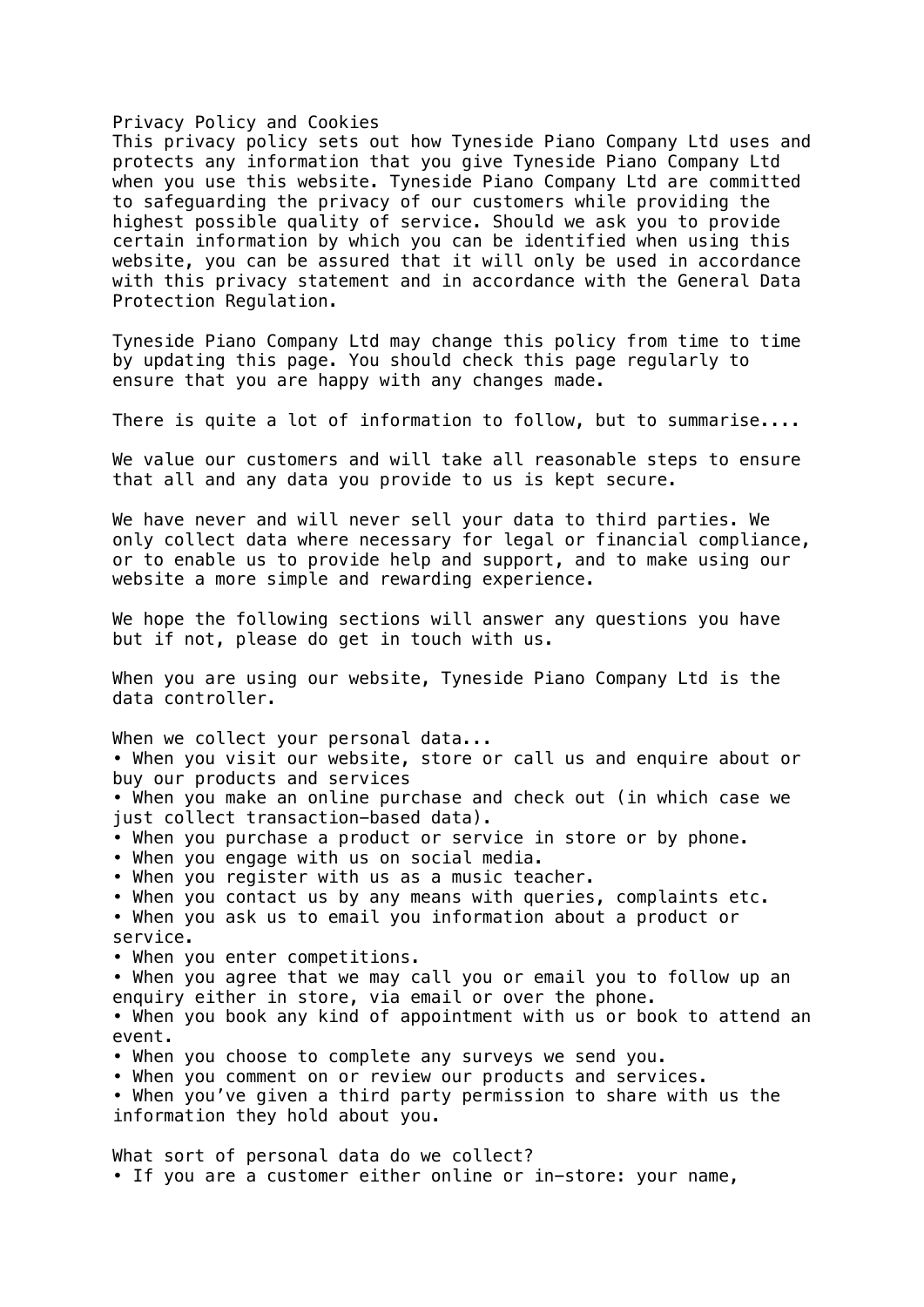gender, date of birth, billing/delivery address, orders and receipts, email and telephone number.

• Details of your interactions with us online and in-store.

• Copies of documents you provide to prove your age or identity where the law requires this. (including your passport and driver's licence). This will include details of your full name, address, date of birth and facial image. If you provide a passport, the data will also include your place of birth, gender and nationality.

• Details of your visits to our websites, and which site you came from to ours.

• Information gathered by the use of cookies in your web browser • Information regarding your requirements if you are enquiring about products or services we offer.

• Payment information.

• Your comments and product reviews.

• To deliver the best possible web experience, we collect technical information about your internet connection and browser as well as the country and telephone code where your computer is located, the web pages viewed during your visit, the advertisements you clicked on, and any search terms you entered.

How and why do we use your personal data? We want to give you the best possible customer experience. One way to achieve that is to get the richest picture we can of who you are by combining the data we have about you.

We then use this to offer you promotions, products and services that are most likely to interest you.

The data privacy law allows this as part of our legitimate interest in understanding our customers and providing the highest levels of service.

Remember, if you choose not to share your personal data with us, or refuse certain contact permissions, we might not be able to provide some services you've asked for.

Here's how we'll use your personal data and why:

• To process any orders that you make in-store or online. If we don't collect your personal data during checkout, we won't be able to process your order and comply with our legal obligations. Your details may need to be passed to a third party to supply or deliver the product or service that you ordered, and we may keep your details for a reasonable period afterwards in order to fulfil any contractual obligations such as refunds, guarantees and so on. • To respond to your queries, refund requests and complaints. Handling the information you sent enables us to respond. We may also keep a record of these to inform any future communication with us and to demonstrate how we communicated with you throughout. We do this on the basis of our contractual obligations to you, our legal obligations and our legitimate interests in providing you with the best service and understanding how we can improve our service based on your experience.

• To protect our business and your account from fraud and other illegal activities. This includes using your personal data to maintain, update and safeguard your account. We'll also monitor your browsing activity with us to quickly identify and resolve any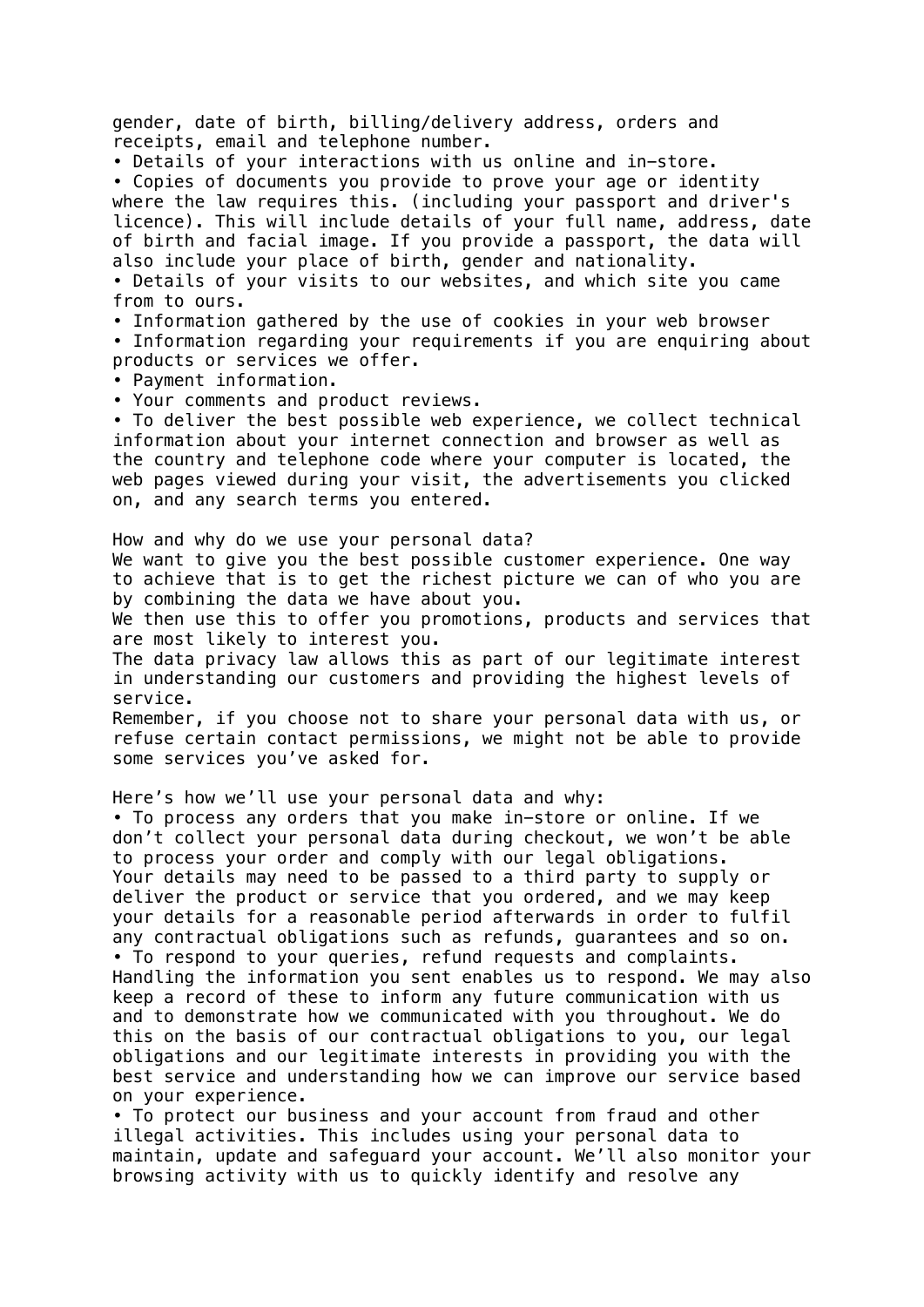problems and protect the integrity of our websites. We'll do all of this as part of our legitimate interest.

• To process payments and to prevent fraudulent transactions. We do this on the basis of our legitimate business interests. This also helps to protect our customers from fraud.

• With your consent, we will use your personal data, preferences and details of your transactions to keep you informed by email, web, text, telephone about relevant products and services including tailored special offers, discounts, promotions, events, competitions and so on.

• To send you relevant, personalised communications by post in relation to updates, offers, services and products. We'll do this on the basis of our legitimate business interest.

• To send you communications required by law or which are necessary to inform you about our changes to the services we provide you. For example, updates to this Privacy Notice, product recall notices, and legally required information relating to your orders. These service messages will not include any promotional content and do not require prior consent when sent by email or text message. If we do not use your personal data for these purposes, we would be unable to comply with our legal obligations.

• To display the most interesting content to you on our websites or apps, we'll use data we hold about your favourite brands or products and so on. We do so on the basis of your consent to place cookies or similar technology on your device.

• To administer any prize draws or competitions which you may enter, based on your consent given at the time of entering.

• To develop, test and improve the systems, services and products we provide to you. We'll do this on the basis of our legitimate business interests.

• To comply with our contractual or legal obligations to share data with law enforcement.

• To send you survey and feedback requests to help improve our services. These messages will not include any promotional content and do not require prior consent when sent by email or text message. We have a legitimate interest to do so as this helps make our products or services more relevant to you.

• If you are registered with us as a music teacher then we will share your information with members of the public looking for details of teachers, if you have given us permission to do so. You can choose not to be included at this point or ask to be removed at a later date.

• To process your booking/appointment requests. Sometimes, we'll need to share your details with a third party who is providing a service (e.g. delivery couriers). We do so to maintain our appointment with you. Without sharing your personal data, we'd be unable to fulfil your request.

Combining your data for personalised direct marketing We want to bring you offers and promotions that are most relevant to your interests. To help us form a better, overall understanding of you as a customer, we combine your personal data gathered across out platforms including our stores and website. How we protect your personal data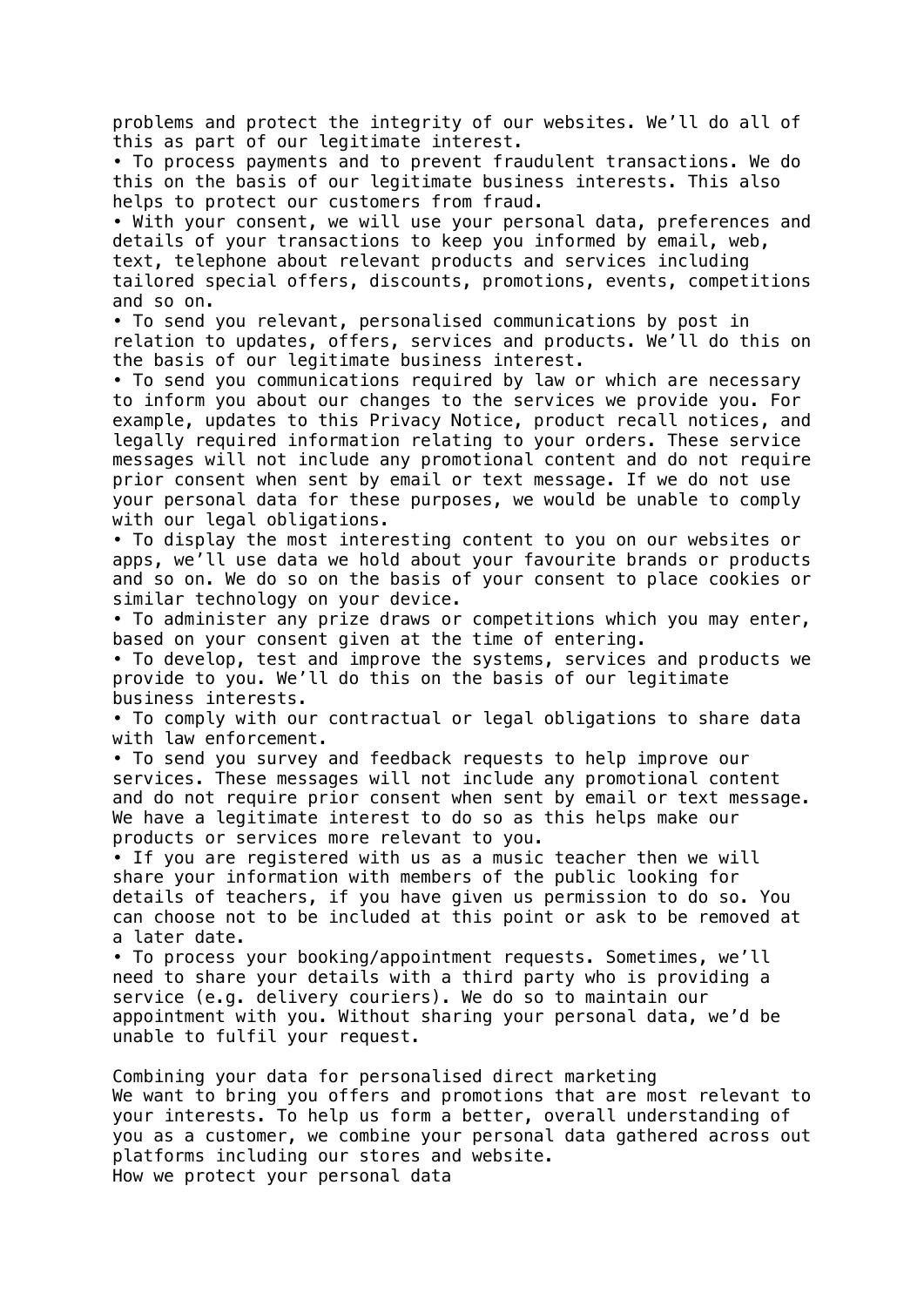We know how much data security matters to all our customers. With this in mind we will treat your data with the utmost care and take all appropriate steps to protect it. We secure access to all transactional areas of our websites and apps using 'https' technology. Access to your personal data is password-protected, and sensitive data such as payment card information is secured and tokenised to ensure it is protected. We regularly monitor our system for possible vulnerabilities and attacks, and we carry out penetration testing to identify ways to further strengthen security. How long will we keep your personal data? Whenever we collect or process your personal data, we'll only keep it for as long as is necessary for the purpose for which it was collected. At the end of that retention period, your data will either be deleted completely or anonymised, for example by aggregation with other data so that it can be used in a non-identifiable way for statistical analysis and business planning. Who do we share your personal data with? We sometimes share your personal data with trusted third parties. For example, delivery couriers, technicians visiting your home, for fraud management, to handle complaints, to help us personalise our offers to you and so on. Here's the policy we apply to those organisations to keep your data safe and protect your privacy: • We provide only the information they need to perform their specific services. • They may only use your data for the exact purposes we specify in our contract with them. • We work closely with them to ensure that your privacy is respected and protected at all times. • If we stop using their services, any of your data held by them will either be deleted or rendered anonymous. Examples of the kind of third parties we work with are: • IT companies/systems which support our website and other business systems. • Operational companies such as delivery couriers. • Direct marketing companies who help us manage our electronic communications with you. • Google/Facebook to show you products that might interest you while you're browsing the internet. This is based on either your marketing consent or your acceptance of cookies on our websites. • Data insight companies to ensure your details are up to date and accurate. • Social Media platforms Where your personal data may be processed? Sometimes we will need to share your personal data with third parties and suppliers outside the European Economic Area (EEA), such as Australia or the USA. International orders If you are based outside the UK and place an order with us, we will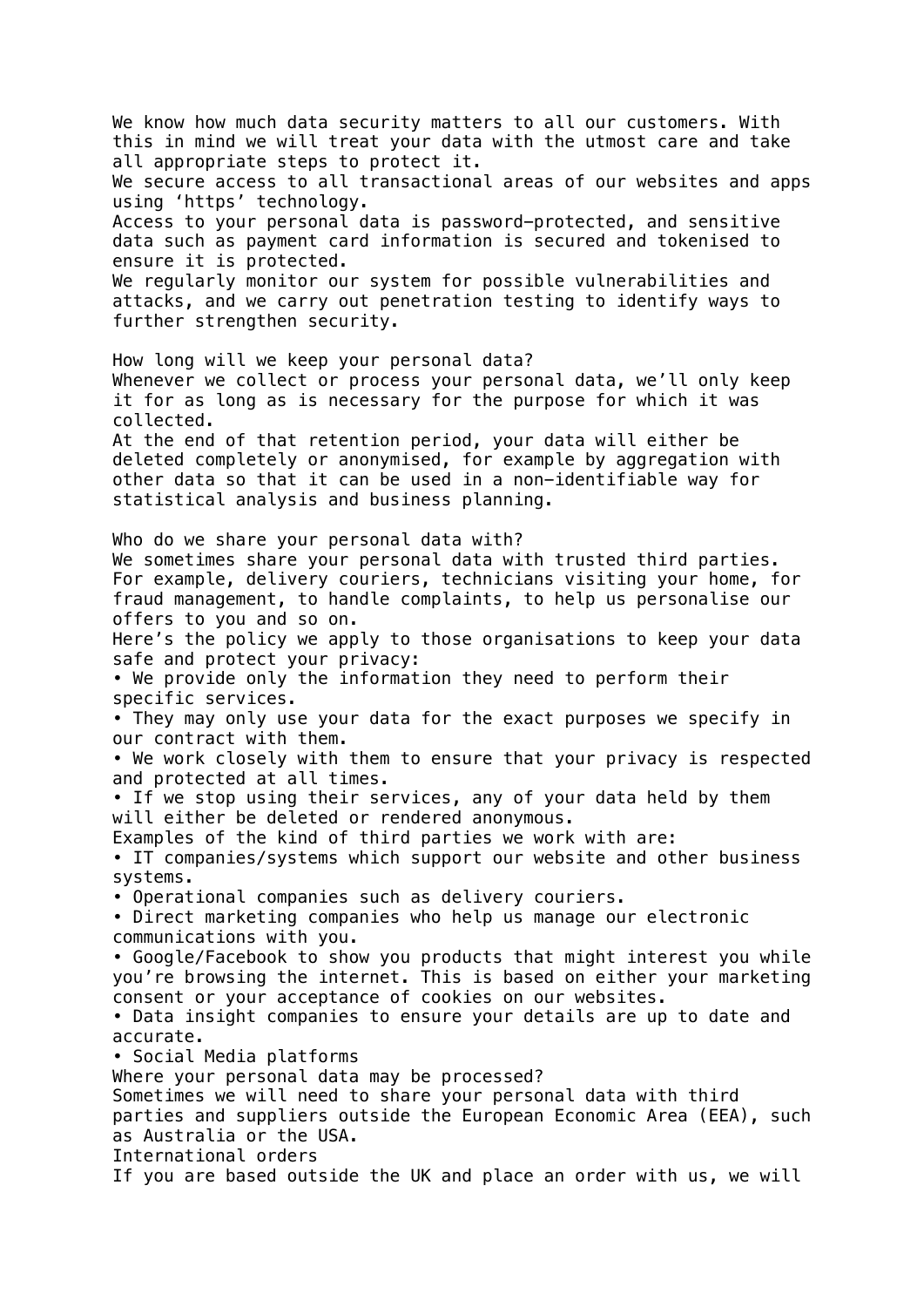transfer the personal data that we collect from you to the Partnership in the UK.

Protecting your data outside the EEA

The EEA includes all EU Member countries as well as Iceland, Liechtenstein and Norway. We may transfer personal data that we collect from you to third-party data processors in countries that are outside the EEA.For example, this might be required in order to fulfil your order, process your payment details or provide support services. If we do this, we have procedures in place to ensure your data receives the same protection as if it were being processed inside the EEA. For example, our contracts with third parties stipulate the standards they must follow at all times. If you wish for more information about these contracts please contact our Data Protection Officer. Any transfer of your personal data will follow applicable laws and we will treat the information under the guiding principles of this Privacy Notice.

What are your rights over your personal data?

You have the right to request:

• Access to the personal data we hold about you, free of charge in most cases.

• The correction of your personal data when incorrect, out of date or incomplete.

• For example, when you withdraw consent, or object and we have no legitimate overriding interest, or once the purpose for which we hold the data has come to an end (such as the end of a warranty). • That we stop using your personal data for direct marketing (either

through specific channels, or all channels).

• That we stop any consent-based processing of your personal data after you withdraw that consent.

• Review by a Partner of any decision made based solely on automatic processing of your data (i.e. where no human has yet reviewed the outcome and criteria for the decision).

You have the right to request a copy of any information about you that the we hold at anytime, and also to have that information corrected if it is inaccurate. To ask for your information, please contact us.

Your right to withdraw consent

Whenever you have given us your consent to use your personal data, you have the right to change your mind at any time and withdraw that consent.

Where we rely on our legitimate interest In cases where we are processing your personal data on the basis of our legitimate interest, you can ask us to stop for reasons connected to your individual situation. We must then do so unless we believe we have a legitimate overriding reason to continue processing your personal data.

Direct marketing You have the right to stop the use of your personal data for direct marketing activity through all channels, or selected channels. We must always comply with your request.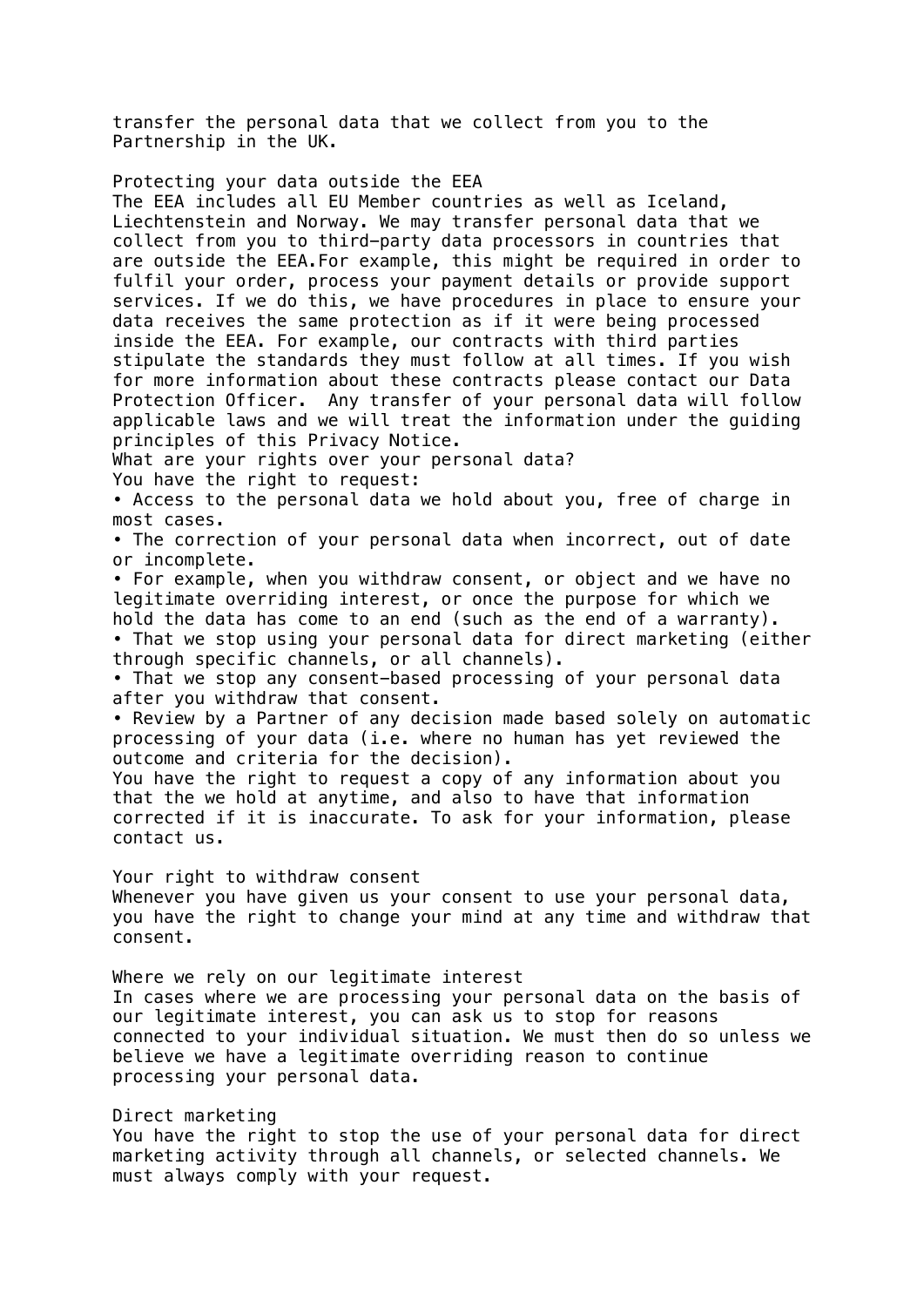## Checking your identity

To protect the confidentiality of your information, we will ask you to verify your identity before proceeding with any request you make under this Privacy Notice. If you have authorised a third party to submit a request on your behalf, we will ask them to prove they have your permission to act.

How can you stop the use of your personal data for direct marketing? There are several ways you can stop direct marketing communications from us:

• Email us directly. We will then stop any further emails.

• Write to us at Tyneside Piano Company Ltd, 34 Wellhead Terrace, Ashington, Northumberland, NE63 8PA.

• Call 01670 815313.

Please note that you may continue to receive communications for a short period after changing your preferences while our systems are fully updated but be assured we will follow your request as soon as possible.

# Contacting the Regulator

If you feel that your data has not been handled correctly, or you are unhappy with our response to any requests you have made to us regarding the use of your personal data, you have the right to lodge a complaint with the Information Commissioner's Office. You can contact them by calling 0303 123 1113.

Or go online to www.ico.org.uk/concerns (opens in a new window; please note we can't be responsible for the content of external websites)

If you are based outside the UK, you have the right to lodge your complaint with the relevant data protection regulator in your country of residence. Details can be found in Section 16.

## Cookies

Like many online retailers and other websites, we use cookies to facilitate your navigation through the website By visiting our site with your browser settings adjusted to accept cookies tells us that you want to use our products and services and that you consent to the use of cookies and other technologies to provide them to you as described below.

## What are cookies?

Cookies are small text files that are placed on your computer, mobile device or tablet by certain web pages that you visit. We use cookies to allow you to use various features of the website, such as adding items to your basket, displaying personal recommendations and checking out. If you wish to purchase items from our website, you will need to have cookies enabled.

Cookies do not harm your computer nor do any of our cookies store any credit/debit card information or password details. We don't store personally identifiable information such as address details in the cookies we create, but we do use encrypted information gathered from them to help us to identify and resolve errors.